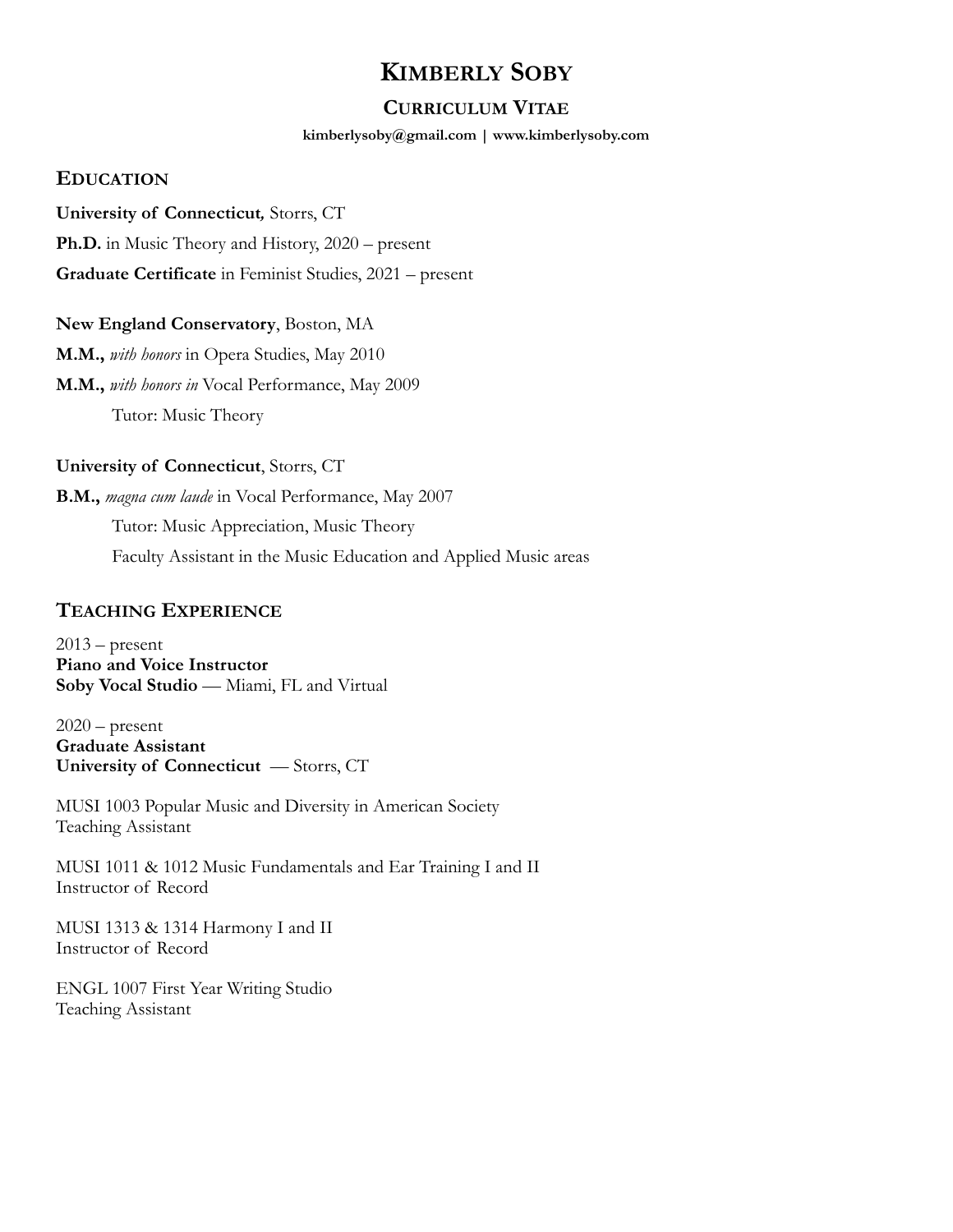# **KIMBERLY SOBY CURRICULUM VITAE**

2013 – 2018 **Adjunct Professor New World School of the Arts** — Miami, FL

Music Theater Department

College: Taught applied voice and Music Theory II. For Music Theory II, designed course structure and requirements; created curriculum; composed exams and written assignments. High School: Taught applied voice and Music Theory II.

Music Department

College: Taught applied voice; Diction I and II; French for Singers, Italian for Singers, and German for Singers; Art Song Literature. For all courses, designed structure and requirements; created curriculum; composed exams and written assignments.

High School: Taught applied voice; Forum/Performance Class; and Intro to Diction/Vocal Literature. For Intro to Diction/Vocal Literature, designed course structure and requirements; created curriculum; composed exams and written assignments.

 $2014 - 2015$ **Visiting Professor Nova Southeastern University** — Davie, FL

Taught applied voice to majors and non-majors.

## **WORKSHOPS**

Forthcoming "Analyzing Hip-Hop through the music of David Dumile" with Kyle Adams - SMT Annual Meeting 2022. New Orleans, LA.

## **CONFERENCE PRESENTATIONS**

Forthcoming "Examining Word Painting in the Vocal Works of Earl Kim" - Association of Literary Scholars, Critics, and Writers 25th Annual Meeting. New Haven, CT.

## **PUBLIC WRITING**

Forthcoming Dashefsky, Arnold, Ira M. Sheskin, Amy Lawton, Sarah Markowitz, and Kimberly Soby. "Chapter 14: Academic Resources." The American Jewish Year Book, Volume 121. Cham, Switzerland: Springer.

## **OTHER PROFESSIONAL EXPERIENCE**

- 2022 Summer Research Intern. Boulanger Initiative (virtual).
- 2021 present Editorial Assistant, The American Jewish Year Book. Storrs, CT.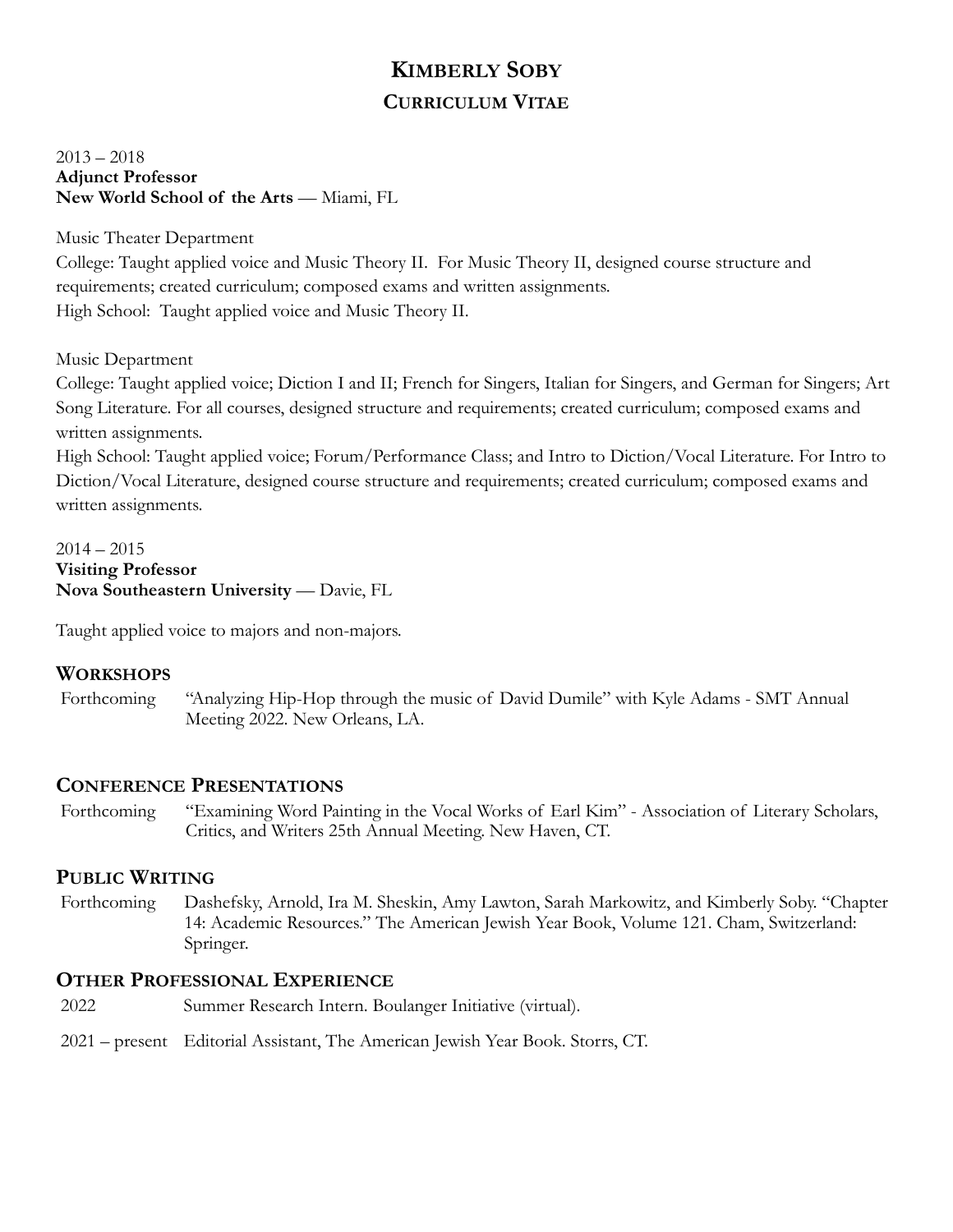# **KIMBERLY SOBY CURRICULUM VITAE**

## **MUSIC DIRECTION**

### **Actor's Playhouse** — Miami, FL, 2017 - 2019

Musical Miracles Program

- Medley Concerts
- The Addams Family
- Into the Woods, Jr.

### Mainstage

- A Christmas Carol
- Puss in Boots

### Belen Jesuit Christian Academy — Miami, FL 2018

**•** 1776

### **New World School of the Arts** — Miami, FL, 2015

**•** A Streetcar Named Desire

## **ACCOMPANIMENT EXPERIENCE**

Lesson and Rehearsal Pianist, University of Connecticut, Storrs, CT 2003 – 07

Vocal Coach, University of Connecticut, Storrs, CT, 2021 – present

NATS - Florida Gold Coast Chapter Auditions Accompanist, 2015 – 2016

Accompanist, Boston, MA, 2007 – 12

## **MEMBERSHIPS AND SERVICE**

President, South Florida Chapter of National Association of Teachers of Singing, 2016 – 2018

Auditions Chair, South Florida Chapter of NATS, 2015 – 2016, 2018 – 2020

UConn GEU-UAW Local 6950, Executive Board, 2021 – present

UConn Graduate Music Conference, Organizing Committee, 2021 – present